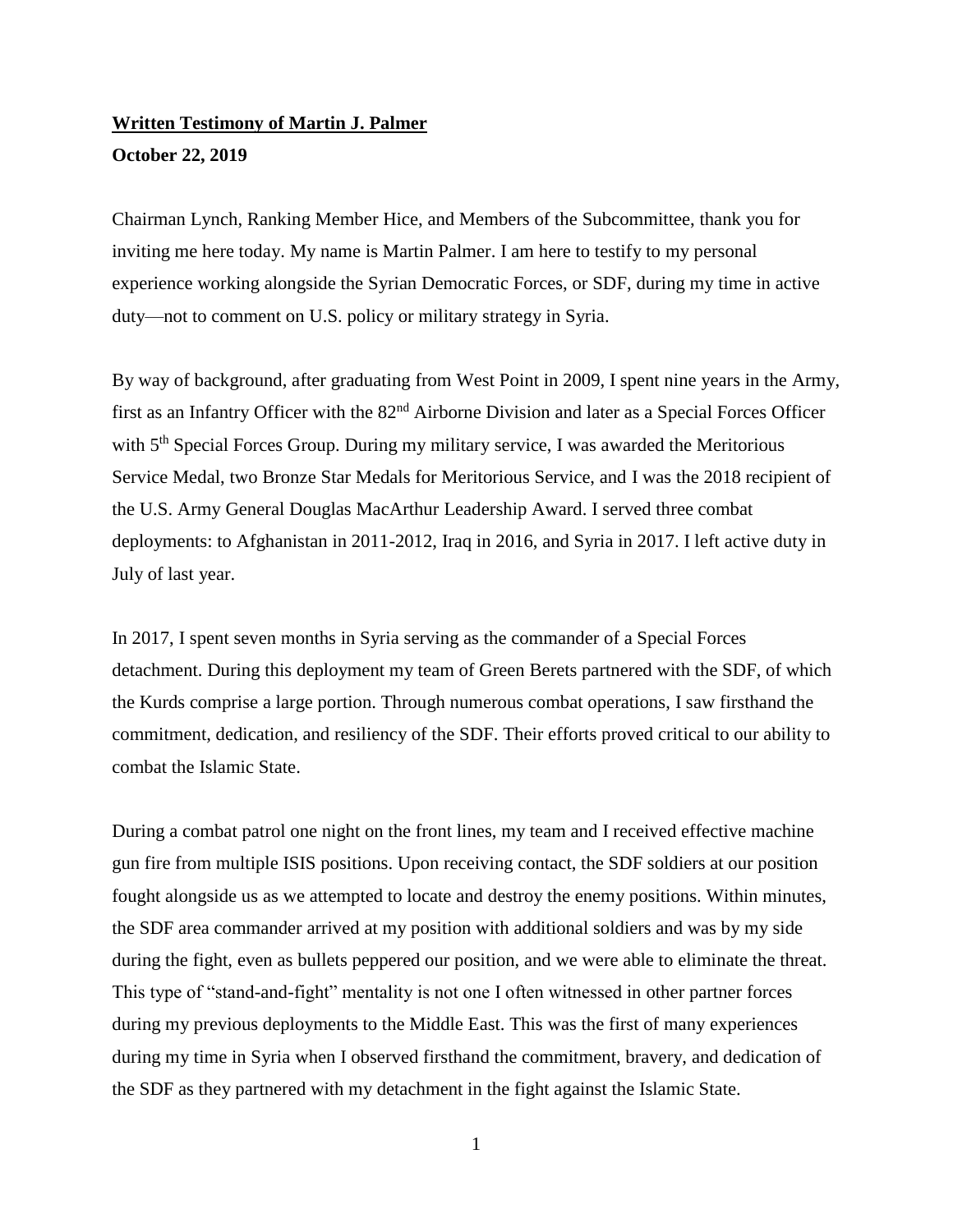Beyond their admirable qualities, the Kurds were an effective partner force. They made remarkable progress in turning back the Islamic State and liberating several key Islamic Stateheld towns, including its self-proclaimed caliphate of Raqqah. The Kurds raised their hand to fight the Islamic State at a time when few else did. I witnessed these tactical successes regularly on the battlefield as the SDF fought with discipline and resolve. On numerous occasions when the SDF and my team would drive through areas recently liberated from Islamic State control, the Syrian villagers would cheer and even cry, a moving testament to the immense contribution the SDF has made in liberating people from the horrors of life under the Islamic State.

But this success came at a cost. SDF casualties were a regular and tragic occurrence during my time in Syria and thousands of Kurdish soldiers gave their lives for this mission. During one operation, an Islamic State fighter detonated a car bomb at one of the positions of the SDF unit with whom I was partnered. The car bomb instantly killed eight SDF soldiers and wounded close to a dozen more. My team worked to provide first aid for the wounded, many of whom had gruesome injuries. I saw firsthand, in a very real and powerful way, the magnitude of the sacrifice the Kurds were making in the fight against the Islamic State. Moreover, the SDF continued their offensive the next day, demonstrating a resiliency and commitment that was prevalent throughout my deployment.

Our relationship with the SDF was a true and critical partnership. Just as my team benefitted from their commitment and tactical abilities, the SDF could also not have been as successful against the Islamic State without our support. During one operation, SDF fighters were within a few hundred yards of a strategic Islamic State objective when they started receiving sustained effective fires and suffered several casualties. The SDF did not have the capability to unilaterally suppress the threat and were prepared to withdraw to a safer position to prevent further casualties, negating days of hard-fought gains. However, my team was able to provide the necessary combat power to ensure the safety of the SDF and enable them to successfully press forward with their mission: seizing the Islamic State position. This was emblematic of our relationship with the SDF: a partnership built on mutual trust, support, and necessity.

2